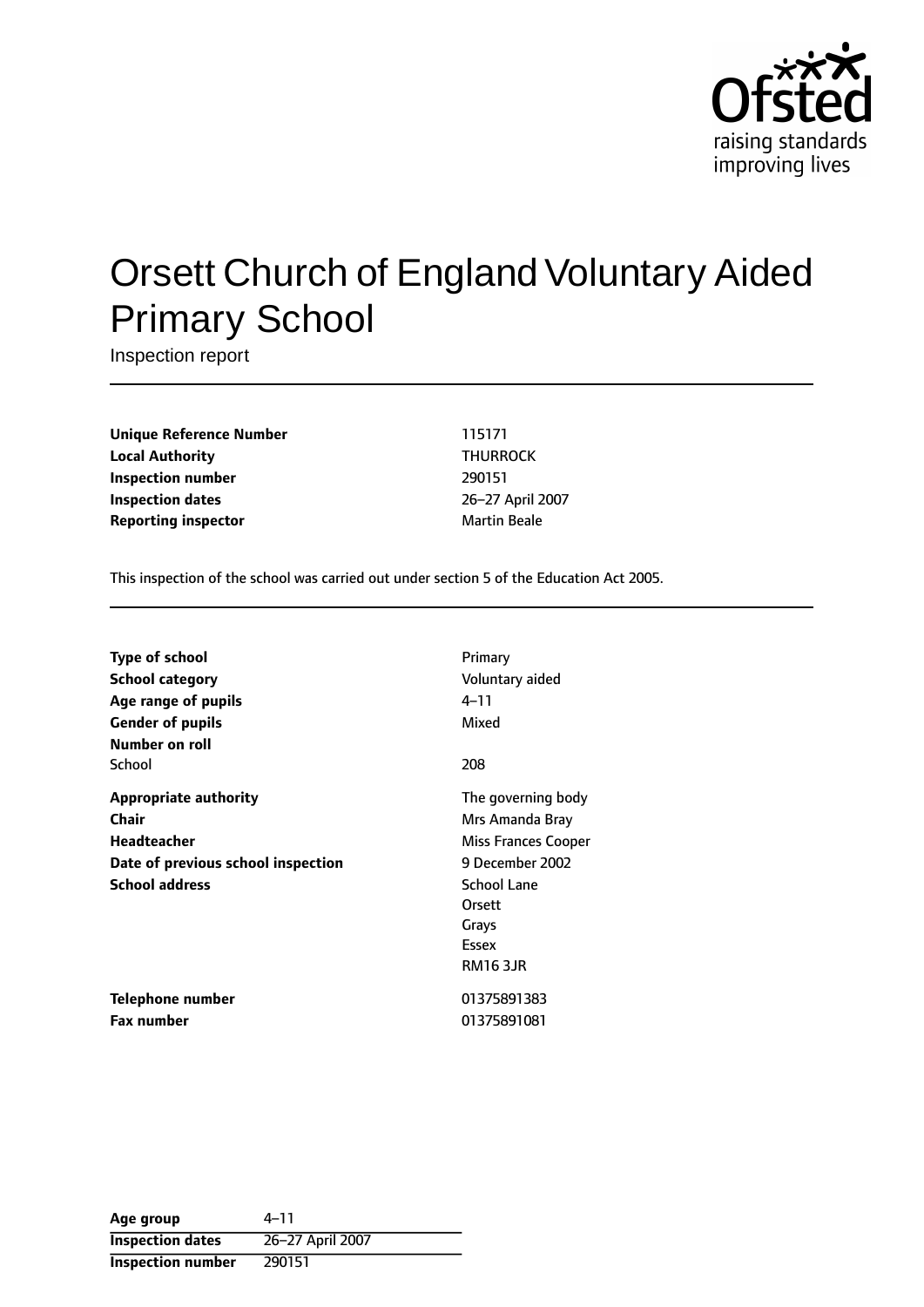© Crown copyright 2007

.

#### Website: www.ofsted.gov.uk

This document may be reproduced in whole or in part for non-commercial educational purposes, provided that the information quoted is reproduced without adaptation and the source and date of publication are stated.

Further copies of this report are obtainable from the school. Under the Education Act 2005, the school must provide a copy of this report free of charge to certain categories of people. A charge not exceeding the full cost of reproduction may be made for any other copies supplied.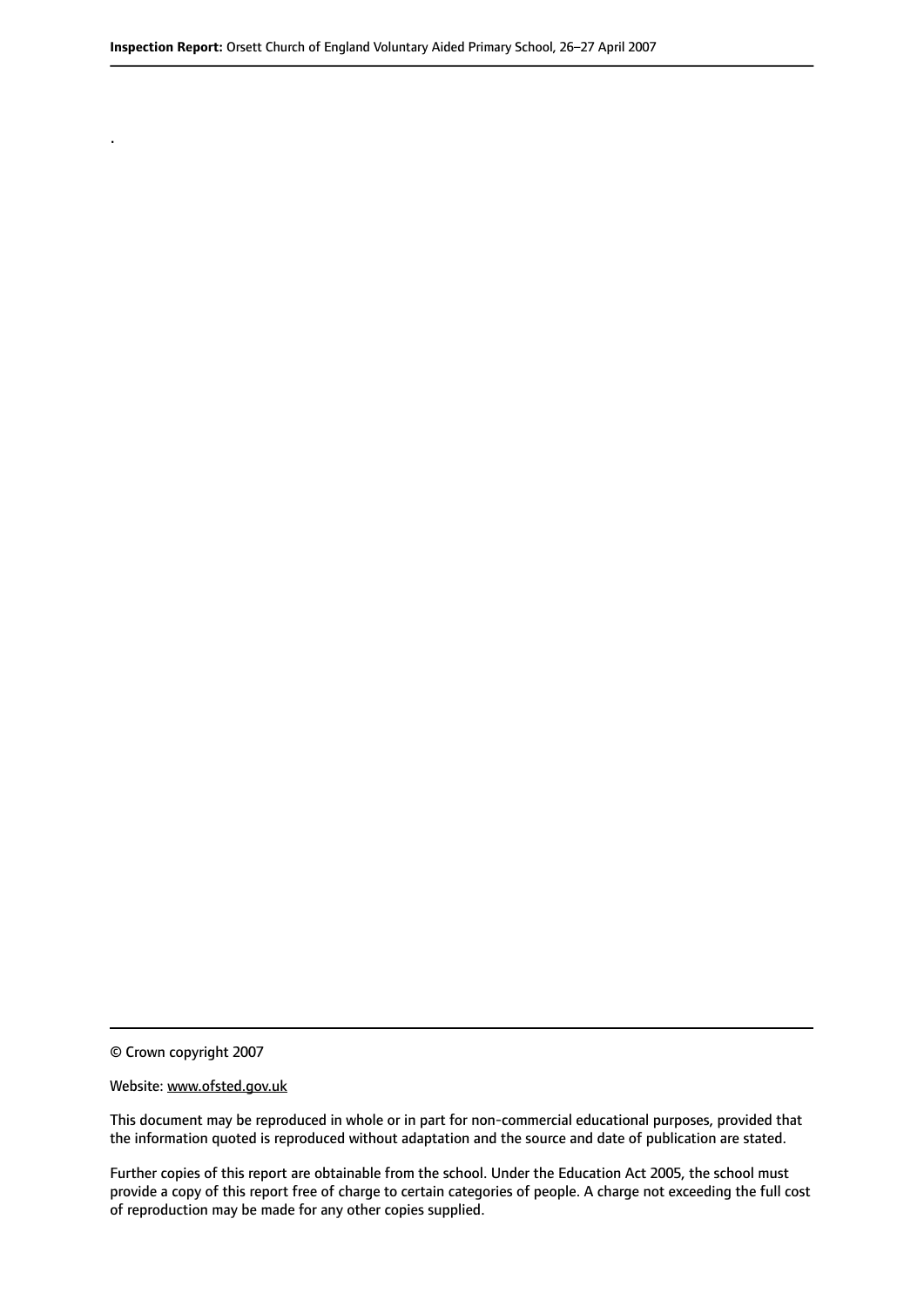### **Introduction**

The inspection was carried out by two Additional Inspectors.

#### **Description of the school**

This is an average-sized school in which free school meal entitlement is low. The proportion of pupils from minority ethnic backgrounds is below the national average and no pupils are at an early stage of learning English as an additional language. An average proportion of the pupils have learning difficulties and disabilities. Attainment on entry is broadly average.

#### **Key for inspection grades**

| Satisfactory |
|--------------|
| Inadequate   |
|              |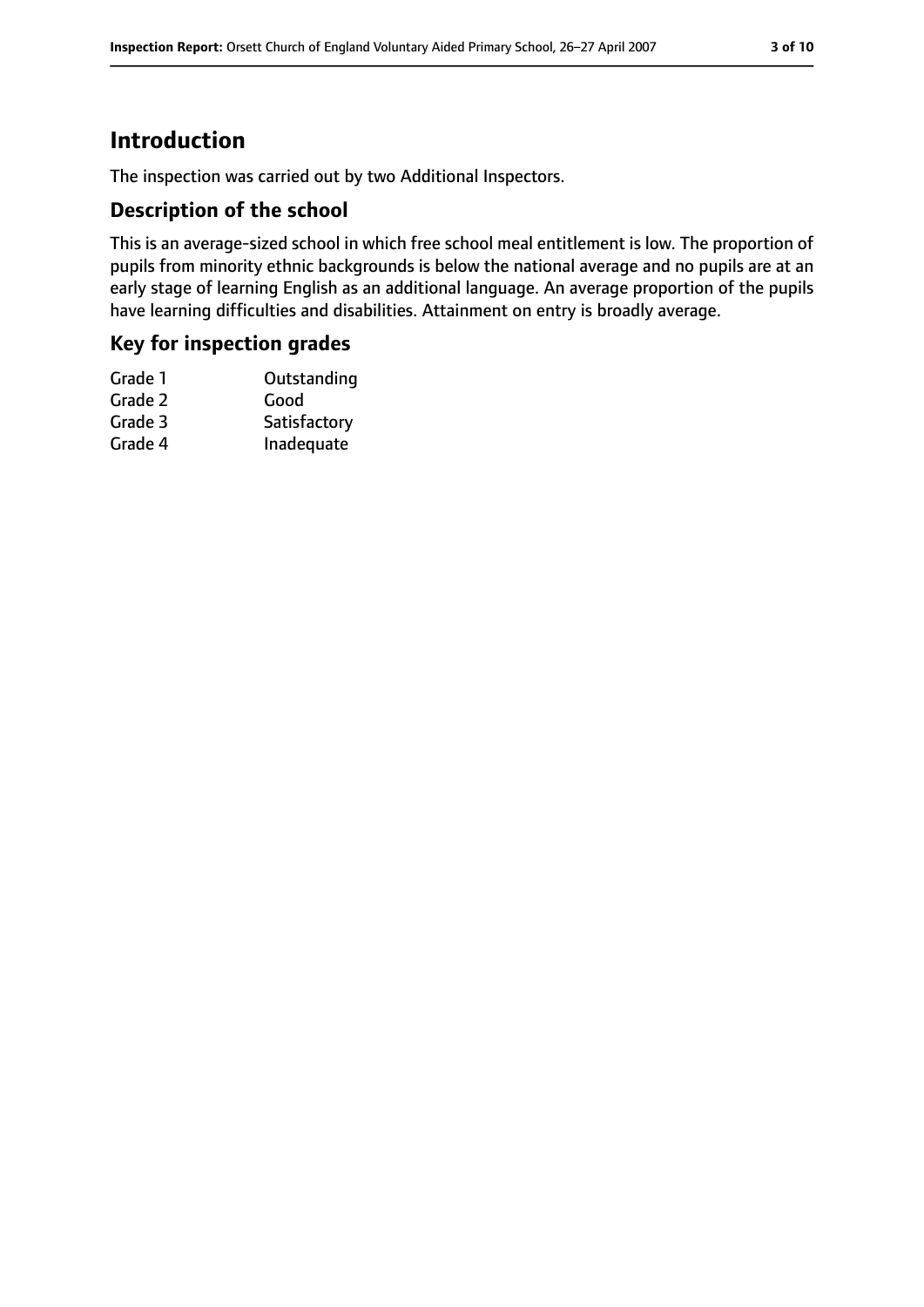### **Overall effectiveness of the school**

#### **Grade: 3**

Staff and governors are accurate in their evaluation that the school's effectivenessissatisfactory and improving. Significant leadership and staffing difficulties after the last inspection led to a decline in the school's performance. The concerns of parents, governors and the local authority led to extra support to get the school through this period. Governors took the hard decisions that were needed and helped the school closely in its recovery. These problems have now been resolved. The school is improving rapidly under the determined leadership of the new headteacher and is well placed to move forward. Good leadership and management are leading to better teaching and rising standards. The new staff team is working increasingly to a common purpose and shared priorities. Procedures for making sure that all staff are doing their jobs as well as possible are now in place and rigorously implemented.

Much has been done to improve the quality of teaching and learning, which is now satisfactory. Several lessons are taught well, but not enough to achieve the school's targets for higher quality teaching. Teachers do not consistently expect enough of pupils and the technology now in classrooms is not always used creatively to stimulate learning. Achievement is satisfactory across the school. The progress pupils make is improving and standards are close to the national average. Children make a steady start in Reception. Provision here is satisfactory and builds on their pre-school experiences. The most recent national test results for Year 2 and Year 6 pupils revealed some shortcomings. Writing was the weakest of the core skills. There is evidence of some success in improving this area. The best lessons teachers are beginning to provide more opportunities for pupils to develop their writing in a range of subjects.

Another area in which considerable progress has been made is the provision for pupils with learning difficulties. Pupils' needs are now carefully identified and support programmes put in place. Some of these already show good results, and the progress of pupils with learning difficulties is satisfactory overall. Another significant recent improvement has been to the arrangements for tracking pupils' progress and setting them targets. These are helping to ensure that learning builds systematically term by term and year by year. Assessment is thorough but the information gained is not always used to challenge the thinking and extend the learning of more able pupils in lessons or through additional activities for gifted and talented pupils.

Pupils develop into mature and sensible young people, who enjoy school and say how safe and secure they feel. Their good personal development and well-being are a result of effective care, support and guidance and a satisfactory curriculum. Pupils are a credit to themselves, the school and their families. They come to school ready to learn, and work and play together constructively. Their satisfactory academic achievements and good social skills give them sound foundations for the next stage of education and their future lives.

A small proportion of the schools whose overall effectiveness is judged satisfactory but which have areas of underperformance will receive a monitoring visit by an Ofsted inspector before their next section 5 inspection.

#### **What the school should do to improve further**

- Raise standards in writing by consistently exploiting opportunities for pupils to develop their writing in a wide range of subjects.
- Bring teaching more consistently up to the quality of the best by ensuring that expectations are consistently high and that more effective use is made of technology.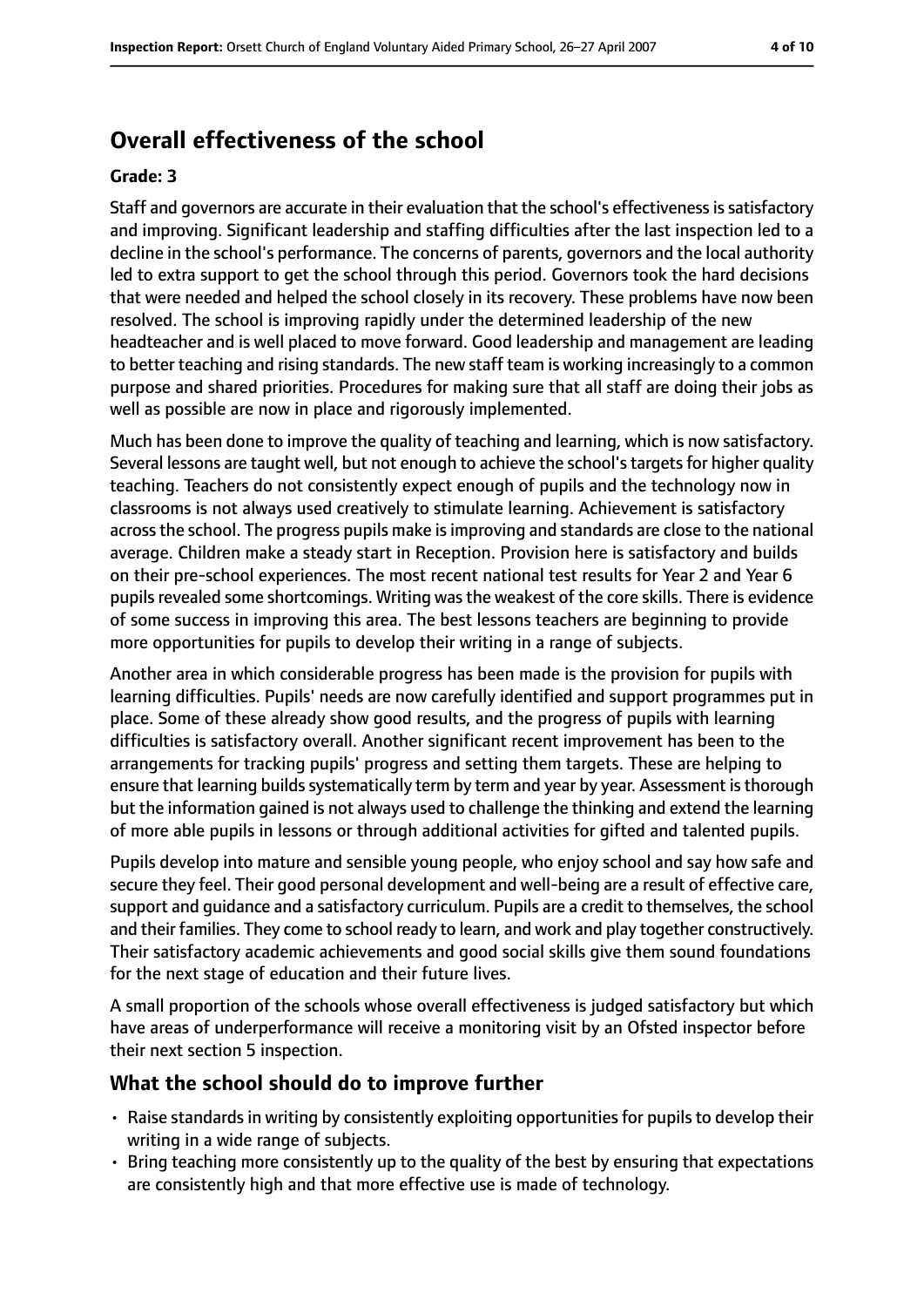• Enrich the learning and development of the most able pupils and those with particular talents by providing greater challenge in lessons, extending their thinking and broadening their experiences.

### **Achievement and standards**

#### **Grade: 3**

Children make satisfactory progress in Reception from average attainment on entry and most reach expected goals by the time they enter Year 1. Test results for Year 2 pupils have varied over recent years. They were slightly above average in 2006 in reading and mathematics and close to the national average in writing. This difference was because boys did not do as well as girls, especially in writing and more able pupils did better in reading and mathematics. Year 6 test results were above average in English, with reading much stronger than writing. They were not significantly different from the national average in mathematics and science. Current standards are rising and there is evidence from books and school assessment data that the action taken to improve writing is starting to benefit boys in particular.

### **Personal development and well-being**

#### **Grade: 2**

Pupils say how much they enjoy school and like their teachers. This is reflected in above average attendance. Pupils' spiritual, moral, social and cultural development is good. They behave well in lessons and around the school. Bullying is rare, pupils from different backgrounds get on well together, and they trust adults to help them should any problems arise. One pupil commented, 'If you have a problem, even at home, you can say it to your teacher'. Pupils are developing a good understanding of safe and healthy lifestyles, recognised by the recent Healthy Schools award. In a Year 2 lesson, for example, pupils identified possible risks when using the internet. Pupils contribute well to the school and wider community through activities such as the school council and charity fundraising. Their capacity to take initiative and to organise activities is not fully exploited in all classes.

## **Quality of provision**

#### **Teaching and learning**

#### **Grade: 3**

By carefully monitoring lessons the headteacher and her senior colleagues are working successfully with staff to improve teaching and to eliminate any weak practice. There are some outstanding lessons which excite and fully engage pupils. Across the school as a whole, expectations of what pupils can achieve are rising. Assessment information is gradually being used better to tailor lesson plans to pupils' needs. Teachers' planning and the deployment of teaching assistants cater well for pupils of average ability and for those with learning difficulties. This is not always so for the more capable pupils or for those with particular gifts or talents. Too often these pupils have to complete work that is quite easy for them before they are given activities which challenge or enable them to develop their independence and initiative.

#### **Curriculum and other activities**

#### **Grade: 3**

Many recent changes and developments have taken place in the curriculum. More is planned so that it can be more interesting and better meet the learning needs of all pupils. Programmes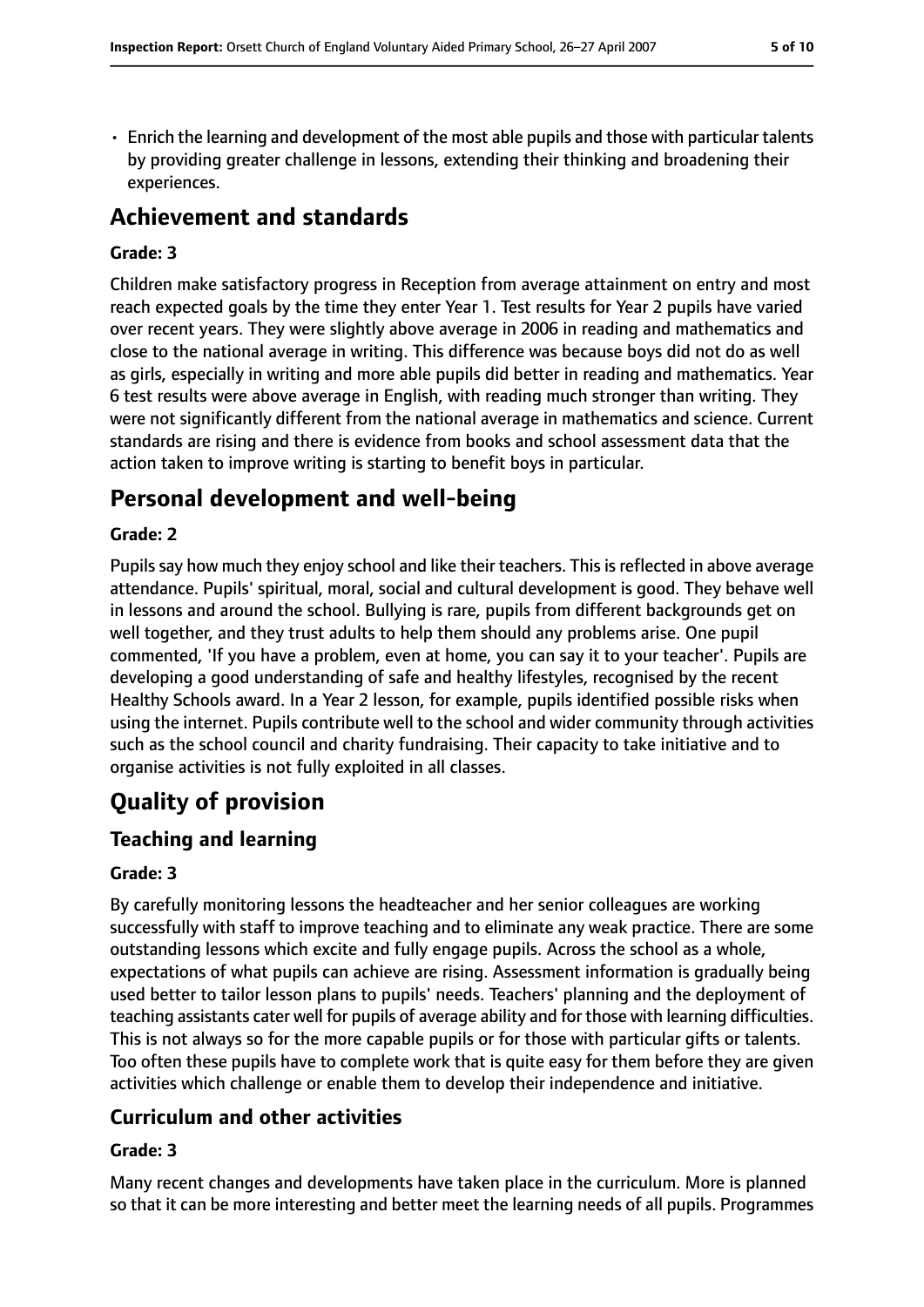to support pupils with learning difficulties have developed considerably over the last year. The school has identified pupils with talents in particular areas but has not provided activities to enrich and extend their thinking. Basic skills are promoted appropriately in most subjects and greater use is starting to be made of computers and other new technology. Opportunities for pupils to develop their writing in subjects other than English are becoming more extensive but are not yet consistent across the school. The pupils enjoy the clubs, trips and visits that broaden their interests and experiences. They also thoroughly enjoyed listening to the African Story-teller during the recent 'Book Week'.

#### **Care, guidance and support**

#### **Grade: 2**

Parents are happy that ensuring the care and welfare of their children is central to the work of the school. Health and safety procedures are thorough and requirements for safeguarding children are met. Child protection arrangements are in place and understood by all. Recent staff changes mean that not all have been formally trained, although this is in hand. Through recent improvements in assessment and tracking progress, the needs of pupils are more carefully identified so that intervention can take place if they are falling behind or have learning difficulties. Pupils are generally aware of how well they are doing and what is needed for them to get better. Assessment information is used more effectively to set targets for pupils and give guidance on the steps they need to take for them to be achieved, although the quality of marking varies widely among classes.

### **Leadership and management**

#### **Grade: 2**

A key role has been taken by the headteacher who, in her five terms in school, has urgently and effectively tackled areas of weakness. She has been supported well by the governors who are very capably led. Governors helped to provide stability and continuity for pupils when there was no permanent headteacher. Together, senior staff and governors have established good systems for evaluating the school's performance, based on rigorous monitoring. The improvement plan encapsulates well their vision for the school's continuing development, although initiatives are yet to have a full impact on the standards reached by the pupils. Some of the teachers with leadership responsibilities have only recently been trained to play a full part in checking how well the school is doing but are responding well to this challenge. Problems with the budget in recent years have been dealt with. The school is now on a secure financial footing and gives satisfactory value for money.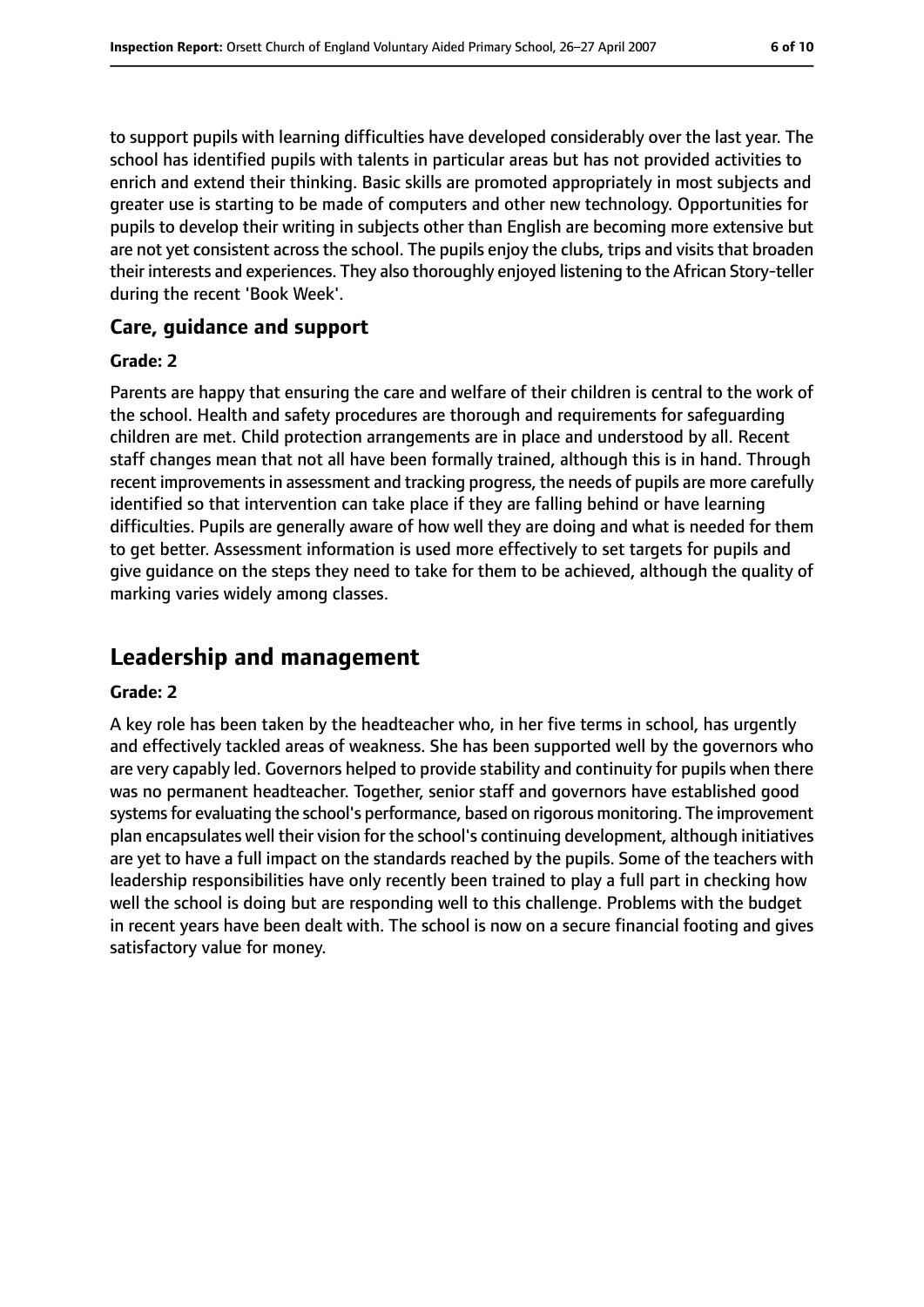**Any complaints about the inspection or the report should be made following the procedures set out in the guidance 'Complaints about school inspection', which is available from Ofsted's website: www.ofsted.gov.uk.**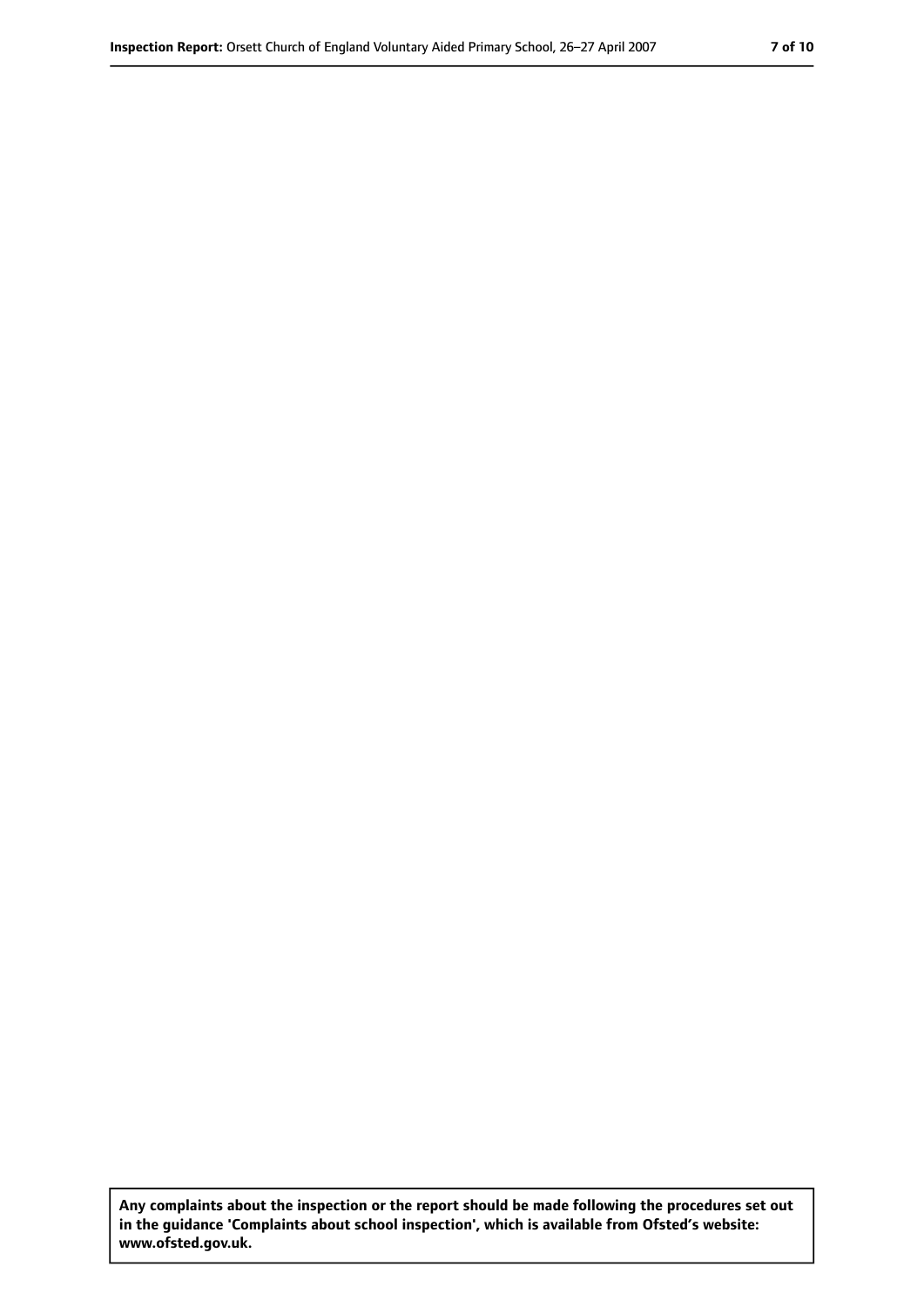## **Inspection judgements**

| $^{\circ}$ Key to judgements: grade 1 is outstanding, grade 2 good, grade 3 satisfactory, and grade 4 $^{\circ}$ | School         |
|------------------------------------------------------------------------------------------------------------------|----------------|
| inadeauate                                                                                                       | <b>Overall</b> |

### **Overall effectiveness**

| How effective, efficient and inclusive is the provision of education, integrated<br>care and any extended services in meeting the needs of learners? |     |
|------------------------------------------------------------------------------------------------------------------------------------------------------|-----|
| How well does the school work in partnership with others to promote learners'<br>well-being?                                                         |     |
| The quality and standards in the Foundation Stage                                                                                                    |     |
| The effectiveness of the school's self-evaluation                                                                                                    |     |
| The capacity to make any necessary improvements                                                                                                      |     |
| Effective steps have been taken to promote improvement since the last<br>inspection                                                                  | Yes |

### **Achievement and standards**

| How well do learners achieve?                                                                               |  |
|-------------------------------------------------------------------------------------------------------------|--|
| The standards <sup>1</sup> reached by learners                                                              |  |
| How well learners make progress, taking account of any significant variations between<br>groups of learners |  |
| How well learners with learning difficulties and disabilities make progress                                 |  |

#### **Personal development and well-being**

| How good is the overall personal development and well-being of the<br>learners?                                  |  |
|------------------------------------------------------------------------------------------------------------------|--|
| The extent of learners' spiritual, moral, social and cultural development                                        |  |
| The behaviour of learners                                                                                        |  |
| The attendance of learners                                                                                       |  |
| How well learners enjoy their education                                                                          |  |
| The extent to which learners adopt safe practices                                                                |  |
| The extent to which learners adopt healthy lifestyles                                                            |  |
| The extent to which learners make a positive contribution to the community                                       |  |
| How well learners develop workplace and other skills that will contribute to<br>their future economic well-being |  |

#### **The quality of provision**

| How effective are teaching and learning in meeting the full range of the<br>learners' needs?          |  |
|-------------------------------------------------------------------------------------------------------|--|
| How well do the curriculum and other activities meet the range of needs<br>and interests of learners? |  |
| How well are learners cared for, quided and supported?                                                |  |

#### **Annex A**

 $^1$  Grade 1 - Exceptionally and consistently high; Grade 2 - Generally above average with none significantly below average; Grade 3 - Broadly average to below average; Grade 4 - Exceptionally low.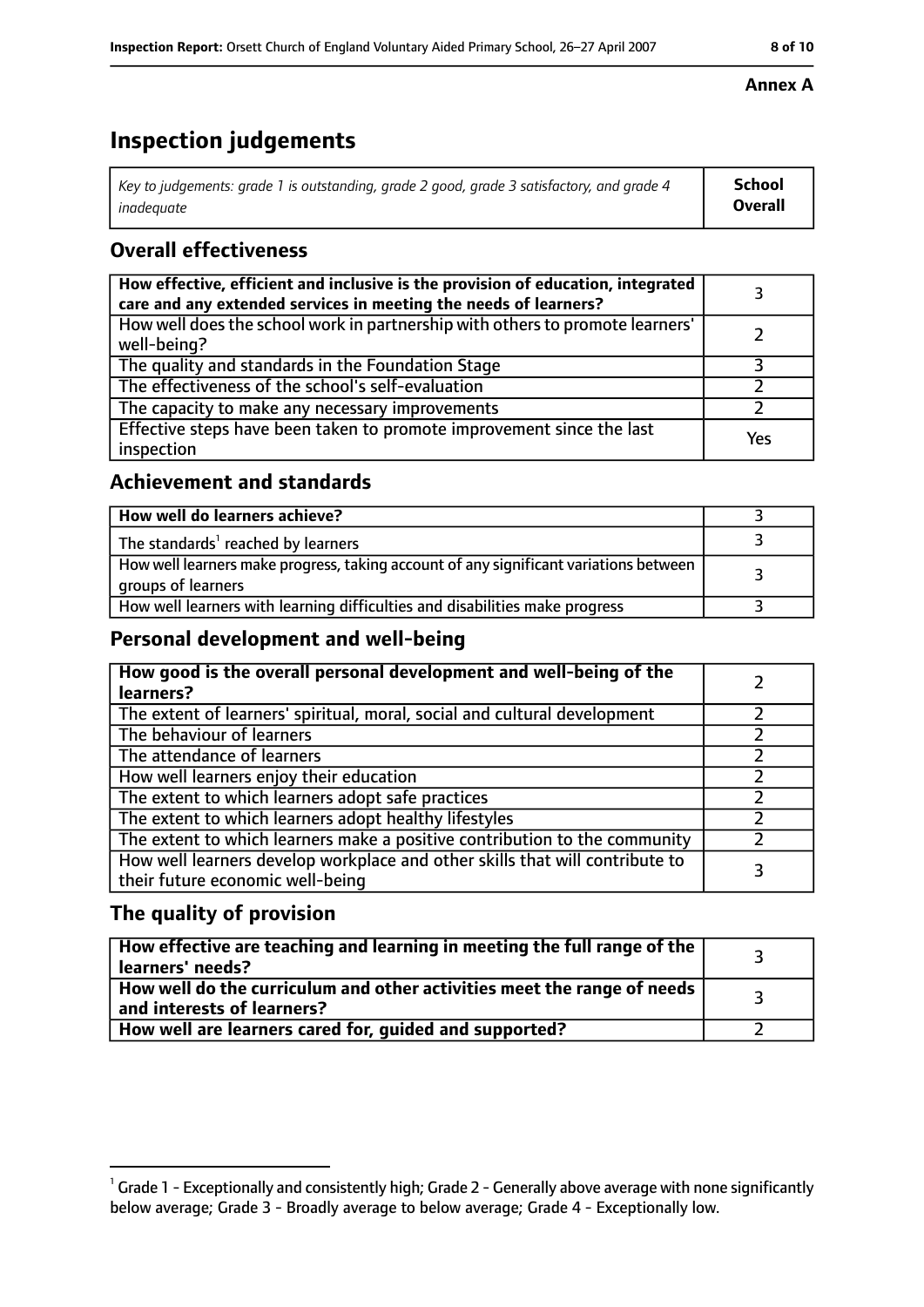### **Leadership and management How effective are leadership and management in raising achievement and supporting all learners?**

| How effective are leadership and management in raising achievement<br>and supporting all learners?                                              | 2              |
|-------------------------------------------------------------------------------------------------------------------------------------------------|----------------|
| How effectively leaders and managers at all levels set clear direction leading<br>to improvement and promote high quality of care and education | $\overline{2}$ |
| How effectively performance is monitored, evaluated and improved to meet<br>challenging targets                                                 | $\overline{2}$ |
| How well equality of opportunity is promoted and discrimination tackled so<br>that all learners achieve as well as they can                     | 3              |
| How effectively and efficiently resources, including staff, are deployed to<br>achieve value for money                                          | 3              |
| The extent to which governors and other supervisory boards discharge their<br>responsibilities                                                  | 2              |
| Do procedures for safequarding learners meet current government<br>requirements?                                                                | <b>Yes</b>     |
| Does this school require special measures?                                                                                                      | <b>No</b>      |
| Does this school require a notice to improve?                                                                                                   | No             |

#### **Annex A**